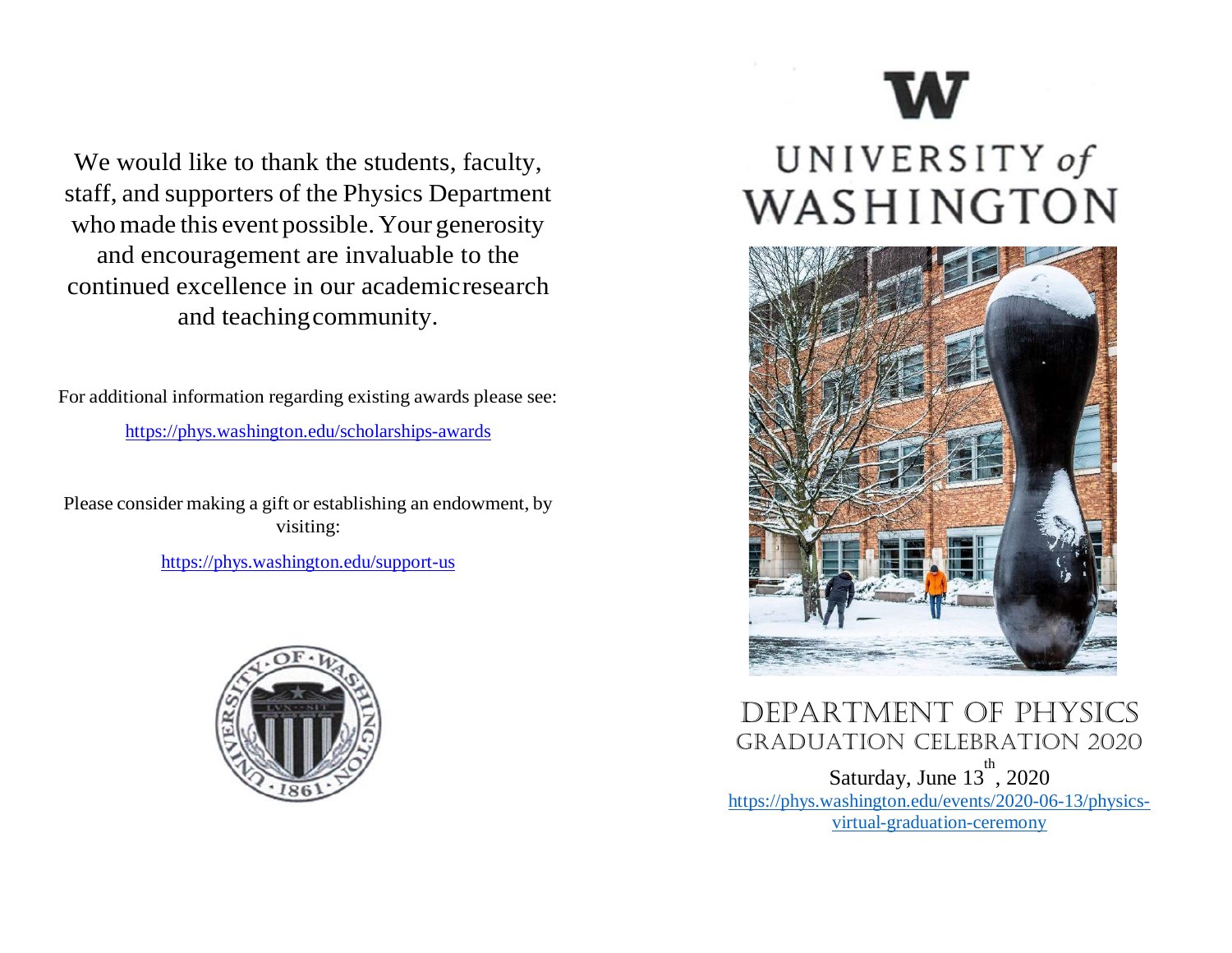### physics Department GraDuation pro gram

#### **10:00 AM Video goes live**

#### **Opening Remarks**

Professor La urence Yaffe

Professor Marjorie Olmstead

#### **Student Speakers**

Chris Moore

Ali Hasanzadeh

Anna Roche

**Honors and Awards**

**Presentation of Graduate Students**

**Presentation of Undergraduate Students**

**Final Congratulations**

#### **Bachelor of Science**

Sierra Hayley Wilde Physics, Astronomy Derek Orion Wingard Physics Alexis Louise Witeck Astronomy, Physics Ian Douglas Wolcott Cory S Wolfe Physics Collin Jacob Wong Physics Sitong Wu Physics Zachary James Basel Wuthrich Physics, Math Mingxun Xie Physics<br>
Joshua Chambers Yap Physics<br>
Physics Joshua Chambers Yap Nikolaus Sebastian Yochum Physics Matthew Koji Yonemoto<br>
Phoenix Corbin Youngman<br>
C SCI, Phil., Physics minor Phoenix Corbin Youngman<br>Jiahui Yu Fujiang Yu Physics, Astronomy Man Yuan <br>Michael Philip Zaremba<br>Physics, Astronomy Michael Philip Zaremba<br>
Physics, Davii Elliot Zarshenas<br>
Physics Davii Elliot Zarshenas Physics Ziyad Ali H Zawawi Physics Kun Zhang Physics Yifan Zhu Physics Zining Zhu Physics

#### **Doctor of Philosophy** David Sommer

Kyle J Aitken Andrew Baumgartner Sheh Lit Chang Michael Ross Emily E Clark Jesse R Stryker Daniel E Dylewsky Nathan P Wilson Charles S Fieseler Bert C Xue Lisa M Goodhew Wenjin Zhao Alaina M Green Natalie Klco Michael A. Esuabana John G Lee Casey Ferris<br>
Jennifer F Lilieholm Michael Greiner Jennifer F Lilieholm Ying-Ting Lin Xiayu Linpeng Kris Knutsen Katherine McAlpine Thomas Erik Loop

Physics, Math Astronomy, Physics

Tun Sheng Tan Adam C Richie-Halford

#### William M Holden **Master of Science**

Aziz A. Khan Rachel E Osofsky Christopher Michael Provencher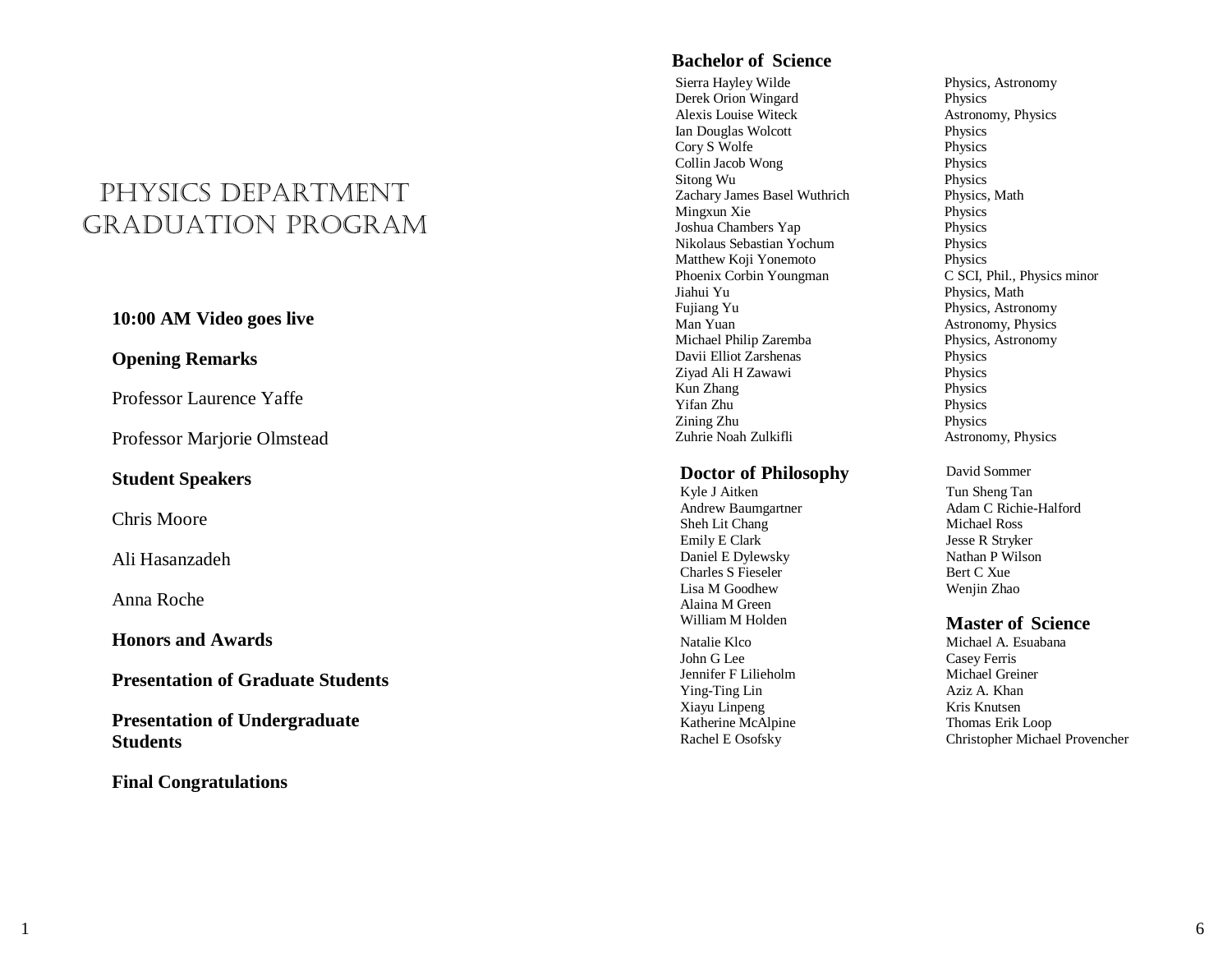## **Bachelor of Science**

**Austin S Ahlf** Riley Michael Albright Physics Thomas S An Physics Nikhar Arora Physics Yifei Bai **Physics, Math**<br>Hojun Bang **Physics** Physics Hojun Bang Rahul Battini Physics Hana Saad Bechara Physics Francesca Giulia Bennett Physics Elizabeth A Bernbaum Physics, Political Science Landon D Bevier Physics, Math Neil Singh Bhatia Physics Anthony Botello Physics Jack Winnree II Bowen Physics Connor James Bracy Physics Allen James Braun Physics Joseph Breneman Astronomy, Physics Madeline Elizabeth Brown Pavel Roman Bullock Physics Jonathon Mcdaniel Burberry Physics Maria Delmar C Caoagdan Physics Olivia Rae Petry Caplow Jeffrey Earl Capoeman Physics Kevin J Chang Physics<br>
Cameron Kimball Chapman Physics<br>
Physics Cameron Kimball Chapman William Isaac Chappell Physics Haoyuan Chen Physics Xinchi Chen Physics Jeffrey Aldon Chinn ESS, Physics minor Stefana Ciustea **Physics**<br>
Ryan Joseph Clark<br>
Physics<br>
Physics Ryan Joseph Clark Justin Thomas Clayton Physics Nathaniel Michael Clemett Physics Thomas R Conaway Physics Ioan Petru Constantin Physics Jacob William Crowley Physics, Astronomy Justin Aaron Cunningham Physics Jax J Damir Nathan Daniel David Physics Connor Jaycob Deerwester Physics Sonia Josephine Del Casal Astronomy, Physics Kurt Arthur Delegard Physics Mi Y Do Physics Jameson Allen Doane Physics, Political Science Angel Lewis Doniego Jr Physics Jake K Dougherty Physics Yicheng Duan Physics **Madison R Durand** 

Physics, Astronomy, Dance Astronomy, Physics Math, Physics Astronomy, Physics Physics Xinhe Ding Physics, Psychology, German Astronomy, Physics

Wesley Ecoiffier Physics Daniel Lyle Elliott Physics Gideon Oluwafemi Fadele Physics Shengwen Fang Physics, Astronomy<br>
Callum Joseph Farrell<br>
Physics Callum Joseph Farrell Alexander Filbert Physics Andrew Chase Forman Physics Alex Feixiang Foster Physics<br>
Simon Merrill Fraser Physics<br>
Physics Simon Merrill Fraser Kasey James French Physics, Math Lanke Fu Physics Adriana Cristina Gomez Jonathan J Gort Ilyana Alexia Guez Physics Andrew Hallie Gutshall Physics, Economics David Patrick Hales Chemistry, Physics Shuai Han Physics, Japanese, ASIALC Chandler R Hanson ESS, Physics minor Timothy Wolfegang Harris Physics Marcquis D Harris **Physics**, Astronomy<br>
Ali Hasanzadeh **Physics**, Philosophy Thomas Newton Hemphill Astronomy, Physics Jesse Felix Hernandez<br>
Michael Edward Higgins<br>
Astronomy, Physics Michael Edward Higgins Astronomy Astronomy, Physics Astronomy, Physics Astronomy, Physics Astronomy, Physics Astronomy, Physics Astronomy, Physics Astronomy, Physics Astronomy, Physics Astronomy, Physics Astronomy, Physics Yin Cheung Ho Noah C Hoppis Physics Ian D Houghton **Astronomy**, Physics Sara Frances Hull ESS, Physics minor Alexander Galt Hyde Physics Ryan P Jackim Physics, Astronomy Julia Bridget Jansen Physics Dylan Patrick Jeffery Physics Taylor Ian Jeffery Physics Meng Wei Jiang Physics<br>
Kai Jin Physics<br>
Physics Jared Reid Johnson Physics, Astronomy Anthony Nicholas Joo Physics Emily S Joseph Physics, Material Science Sophia Aera Jung Mason Daniel Kamb Physics Miles Riley Keating Physics Sean Tanner Kendall Physics Sunghoon Kim Physics Dabin Kim Physics Gawon Kim Physics Ha Rim Kim Physics Jin Jae Kim Physics Daniel Micheal Kirby Physics Adam Klingler Physics Megan E Kokoris Dirk Komarnitsky Math, Physics minor

Astronomy, Physics Physics, Astronomy Physics, Philosophy Physics Maxim Amon Karrenbach Physics, Electrical Engineering Physics, Astronomy